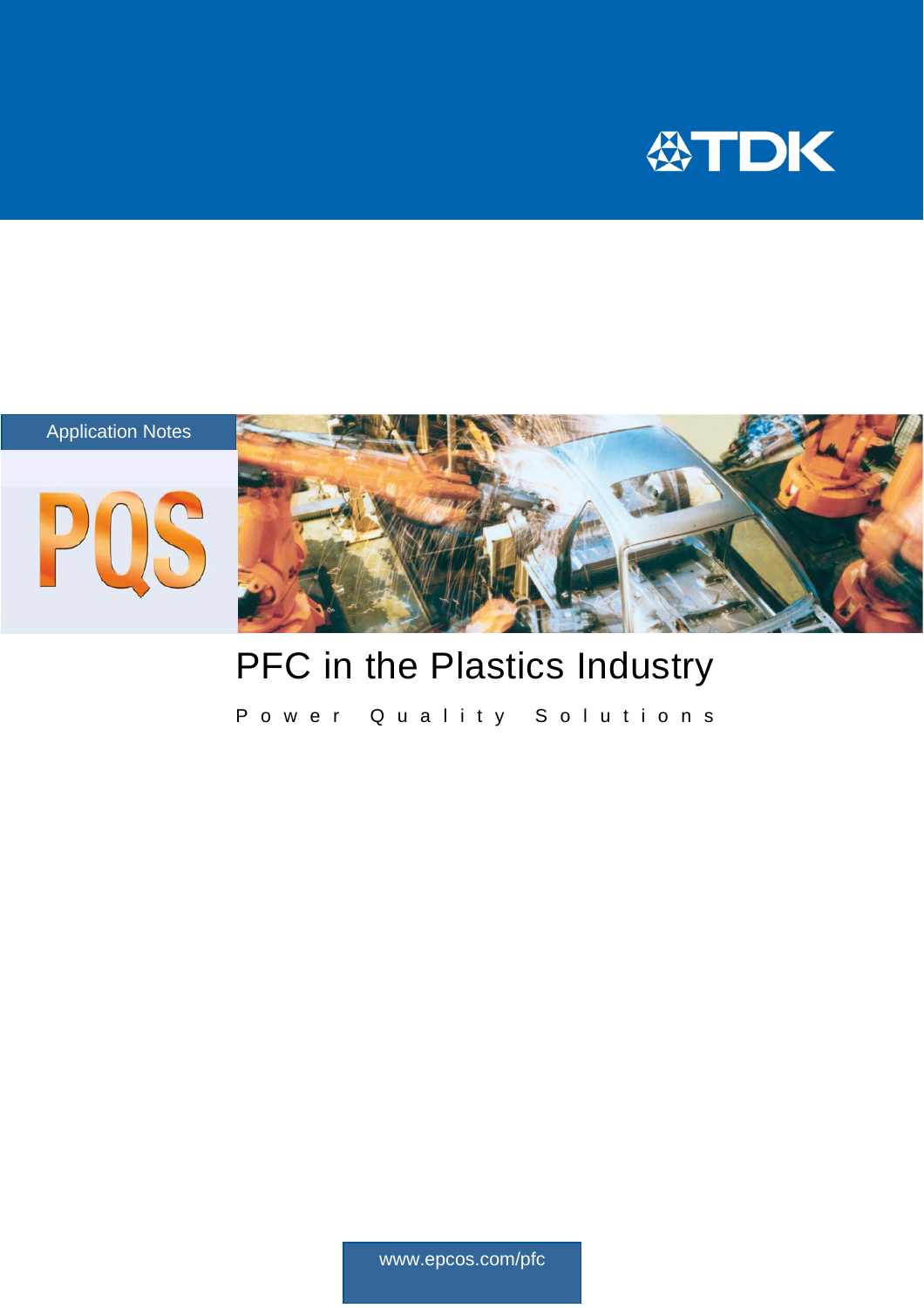

The collection of "PQS Application Notes" is a library with in-depth information on PFC applications, case studies and reference projects. It also serves as a helpdesk for all topics relating to PFC and PQS, is suitable for training purposes and is designed to answer frequently asked questions.

Each issue will focus on a particular application topic, a specific solution or a topic of general interest. The aim is to share the extensive knowledge gained globally by EPCOS PFC experts with regional staff who deal with PFC and PQS. The authors of the PQS Application Notes have extensive experience in the field of PFC and PQS and a professional background as electrical/design engineers or product marketing managers throughout the world.

These PQS Application Notes are issued from time to time and can be downloaded from the EPCOS Internet under www.epcos.com/pfc

Please contact the EPCOS PM department in Munich if you wish to receive the latest issue of the PQS Application Notes automatically by e-mail. A list with available titles may also be obtained from the PM department in Munich.

#### **Important Notes**

Some parts of this publication contain statements about the suitability of our products for certain areas of application. These statements are based on our knowledge of typical requirements that are often placed on our products for a particular customer application. It is incumbent on the customer to check and decide whether a product is suitable for use in a particular application. This Application Note may be changed from time to time without prior notice. Our products are described in detail in our data sheets. The Important Notes (www.epcos.com/ImportantNotes) and the product specific warnings and cautions must be observed. All relevant information is available through our sales offices.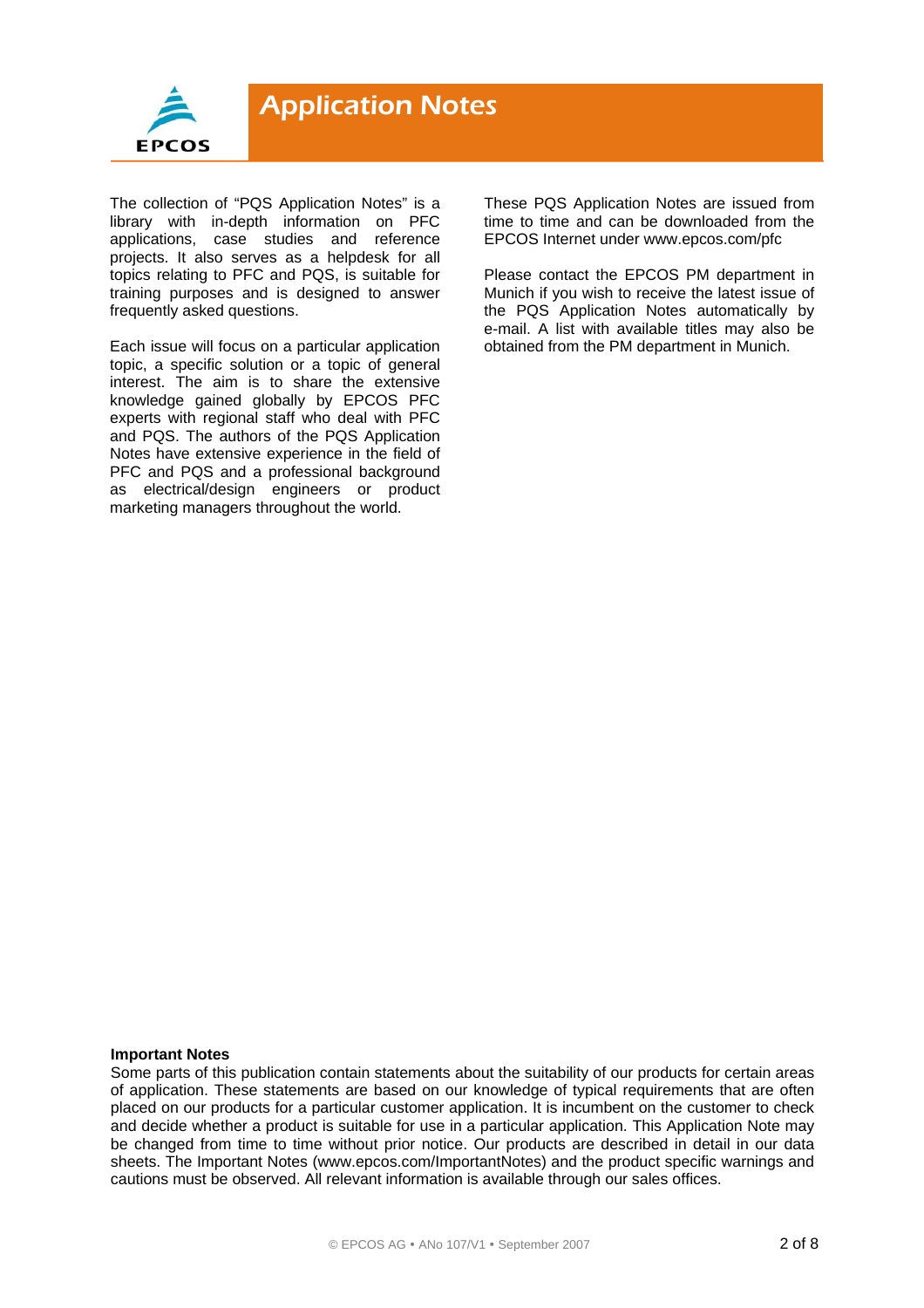

#### **Foreword**

Finding the appropriate PFC-system for a specific application is always a job that demands experience. Especially in the plastic industry with its high number of various loads caused by a broad range of production equipment, an in-depth evaluation of existing conditions needs to be performed. The more accuracy is paid to find a tailor-made solution, the shorter the pay-back-period will be for the user. Conventional PFC-systems are most certainly not suited for applications like present in the plastic industry  $-$  de-tuned or dynamic PFC should be considered as the appropriate solution.

EPCOS offers all key components out of one source for all kind of applications – carefully harmonized to each other. Customized PFCsystems will pay out: not only in terms of power quality, but also with regard to a responsible usage of natural resources.



#### **The Author**

Ricardo Garrido Engineer in Electronics, 18 years dedicated only to PFC, designer of PFC systems and PFC solutions consultant.

Since 2002, he is responsible as Product Marketing Manager for PFC business development and support in Europe and Americas at EPCOS.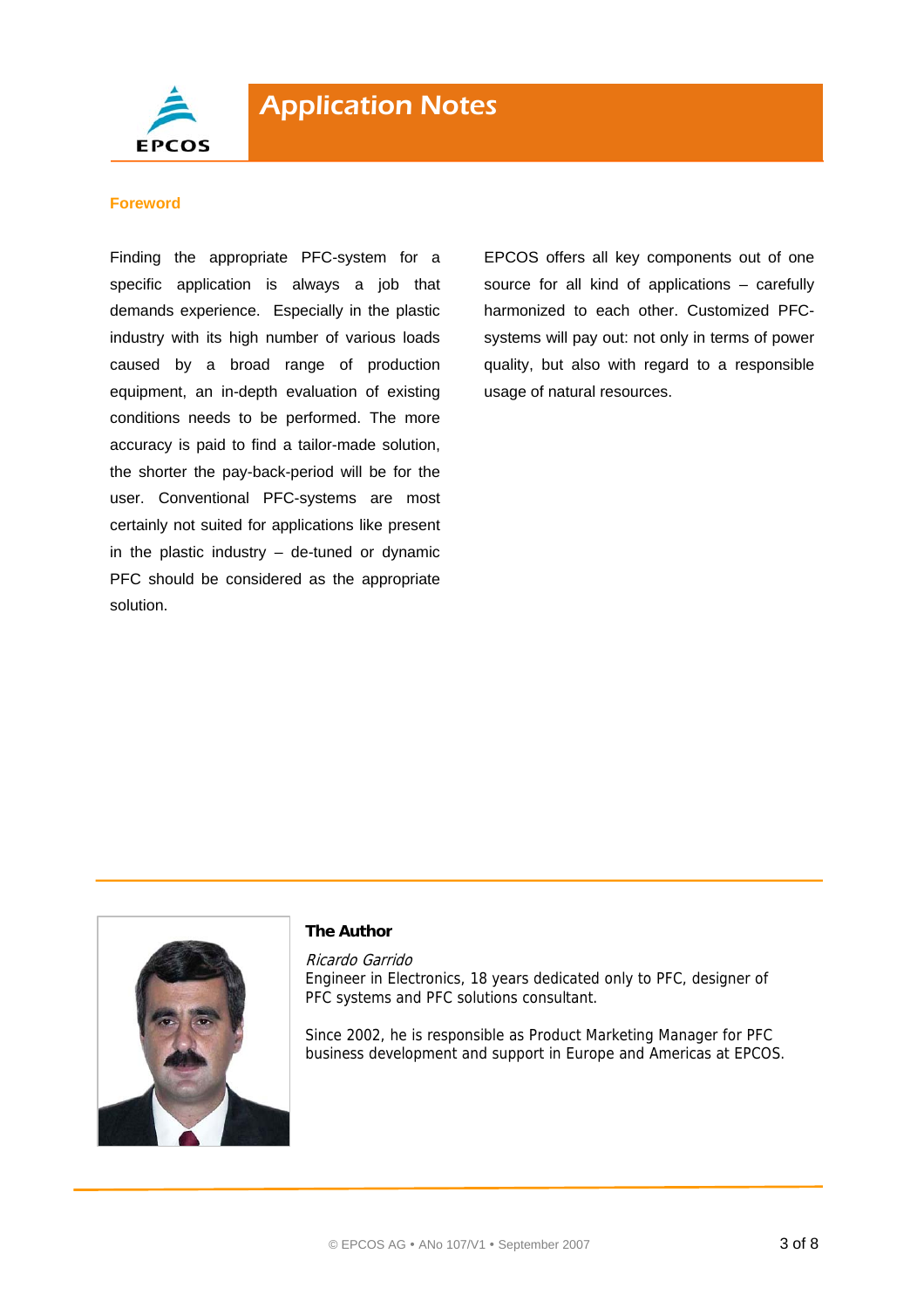

# **Application Notes**<br>PFC in the Plastics Industry

#### **Contents**

| 1.       |     |  |
|----------|-----|--|
| l.       |     |  |
|          |     |  |
| 2.       |     |  |
| ш        |     |  |
| H        |     |  |
| ш        |     |  |
| ш        |     |  |
|          |     |  |
| 3.       |     |  |
| H        |     |  |
| ш        |     |  |
| ш        |     |  |
| ш        |     |  |
| 4.       |     |  |
|          |     |  |
| ш        |     |  |
| ш        |     |  |
| 5.       |     |  |
| ш        |     |  |
| ш        |     |  |
| <b>I</b> |     |  |
| ш        |     |  |
|          |     |  |
|          | . 1 |  |
| ш        |     |  |
| ш        |     |  |
|          |     |  |
| П        |     |  |
|          |     |  |
|          |     |  |
|          |     |  |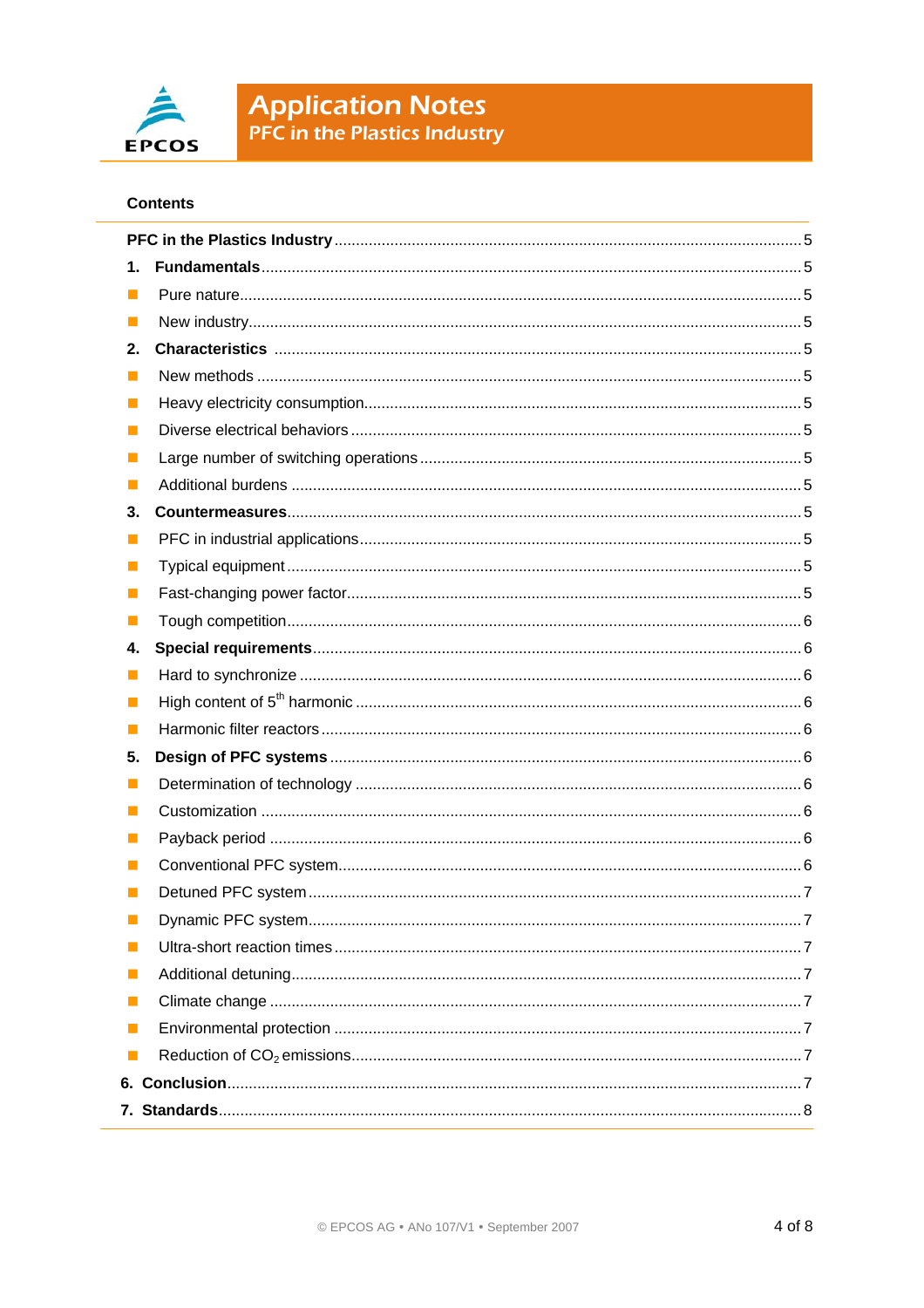

#### Power Factor Correction

### PFC in the Plastics Industry

The plastics industry is one of the most important suppliers to all other industries: its products are used in the automotive, communications, multimedia, domestic appliance and healthcare sectors. This market has consequently experienced tremendous growth during the last few centuries.

#### 1. Fundamentals

The basis for the plastics industry of today is **pure nature**: during the 17<sup>th</sup> and 18<sup>th</sup> centuries natural scientists brought an elastic substance extracted from milky tree fluids from Malaysia and Brazil back to Europe. Out of "gum", as it was then called, the plastics of today emerged. In 1839, Charles Goodyear found that vulcanizing the gum with sulfur allowed it to retain its flexibility permanently. A follow-on patent was ebonite – a thermosetting material known as duroplast that created **a new industry** whose importance grew very quickly. The famous "Trabant" car, for example, which is a collector's item today, had a shell made of duroplast.



**Fig. 1:** The Trabant P50, produced in the late 1950s with a plastic shell

Looking at our surroundings today, there is hardly anything that comes without some kind of plastic part: plastics reach all areas of life, extending even to operating theaters and the faces of Hollywood beauties.

#### 2. Characteristics

No wonder that the plastics industry is booming. **New methods** of processing and new applications are an everyday occurrence, requiring new machines and technology for their sophisticated production processes.

The plastics industry is characterized by **heavy electricity consumption:** many items of machinery operate in non synchronized mode with a **diverse range of electrical behaviors**. Of course, all this has a negative impact on the power quality: the power system is highly stressed during bottlenecks, a **large number of switching operations** causes high inrush currents, bringing **additional burdens** to both the power line and its connected equipment.

#### 3. Countermeasures

**Power factor correction (PFC) systems in industrial applications** have become a proven countermeasure against voltage drops and negative effects on the production process. However, a conventional PFC system cannot fulfill all the requirements, especially in the plastics industry.

Air compressors, air dryers, material hopper dryers, granulators, mixers, autoloaders and water chillers are **typical items of equipment**  use in this industry.



**Fig. 2:** Typical equipment used in the plastics industry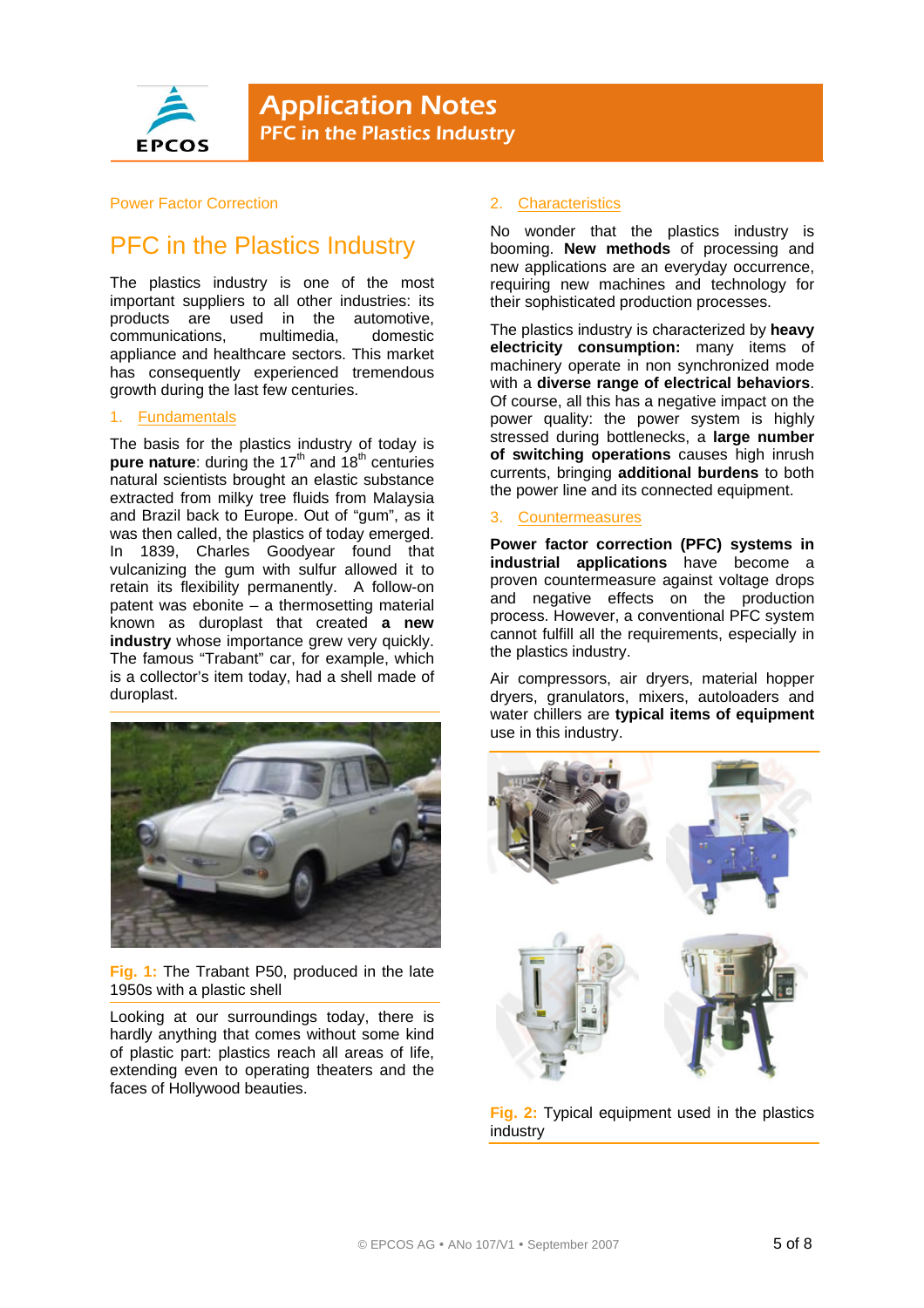

Auxiliary processors for granulating and melting plastic raw materials combine many motor operations with heating resistors, which results in a **fast-changing power factor**.

Plastic molding injectors use electrically driven hydraulic pumps. All of them are in intermittent operation because the manufacturing process creates fast-changing power factors and reactive energy consumption.

Due to the **tough competition** on the market, shift working is common in this business, so that all equipment runs 24 hours a day, often 7 days a week. Product conveyors used in nearly all the various stages of the manufacturing process run without interruption - mainly driven by variable-speed drives.



**Fig. 3:** Product conveyor

Plastic film is produced by an extrusion process. The material is pushed and/or drawn through a die of the desired profile shape. Extrusion may be continuous (for indefinitely long material) or semi-continuous (for the production of many short pieces); some materials are hot drawn, others cold drawn. In any case, the equipment used requires many **variable-speed motor drives**.



**Fig. 4:** Production of plastic film

#### 4. Special requirements

The wide variety of equipment in combination with different kinds of processes is **hard to synchronize**. Not to mention that the natural power factor is usually at a low level – with a negative impact on energy costs.

Most plastics producers use three-phase power control for their manufacturing processes. This usually results in a **high content of the 5<sup>th</sup> harmonic** or above. The given conditions with fast-changing loads and the unavoidable presence of harmonic pollution makes conventional PFC almost useless due to its slow response.

In these cases, it is recommended to install PFC systems whose **harmonic filter reactors** have a detuning factor of 7% or lower to correct the power factor. This helps to control the harmonic content flowing into the capacitor and also avoids parallel resonance. Detuning may also partially filter out a certain amount of the  $5<sup>th</sup>$  harmonic. As these applications are characterized by fast-changing loads, the detuning PFC systems should be designed with **dynamic PFC technology** allowing a response in real time.

#### 5. Design of a PFC system

The design of an appropriate PFC system for the plastics industry must start with an examination of the prevailing conditions. Analysis of the main power-line parameters such as the definition and variation of loads and the presence and content of harmonics allows the **applicable PFC technology to be determined**. This should be done by skilled personnel as the design must be **customized** to the specific application. Selection of the right components means a shorter **payback period** for the customer.

A **conventional PFC system** normally consists of a PFC capacitor, capacitor contactors with pre-charge resistors and a PFC controller that switches the capacitor stages in and out as required.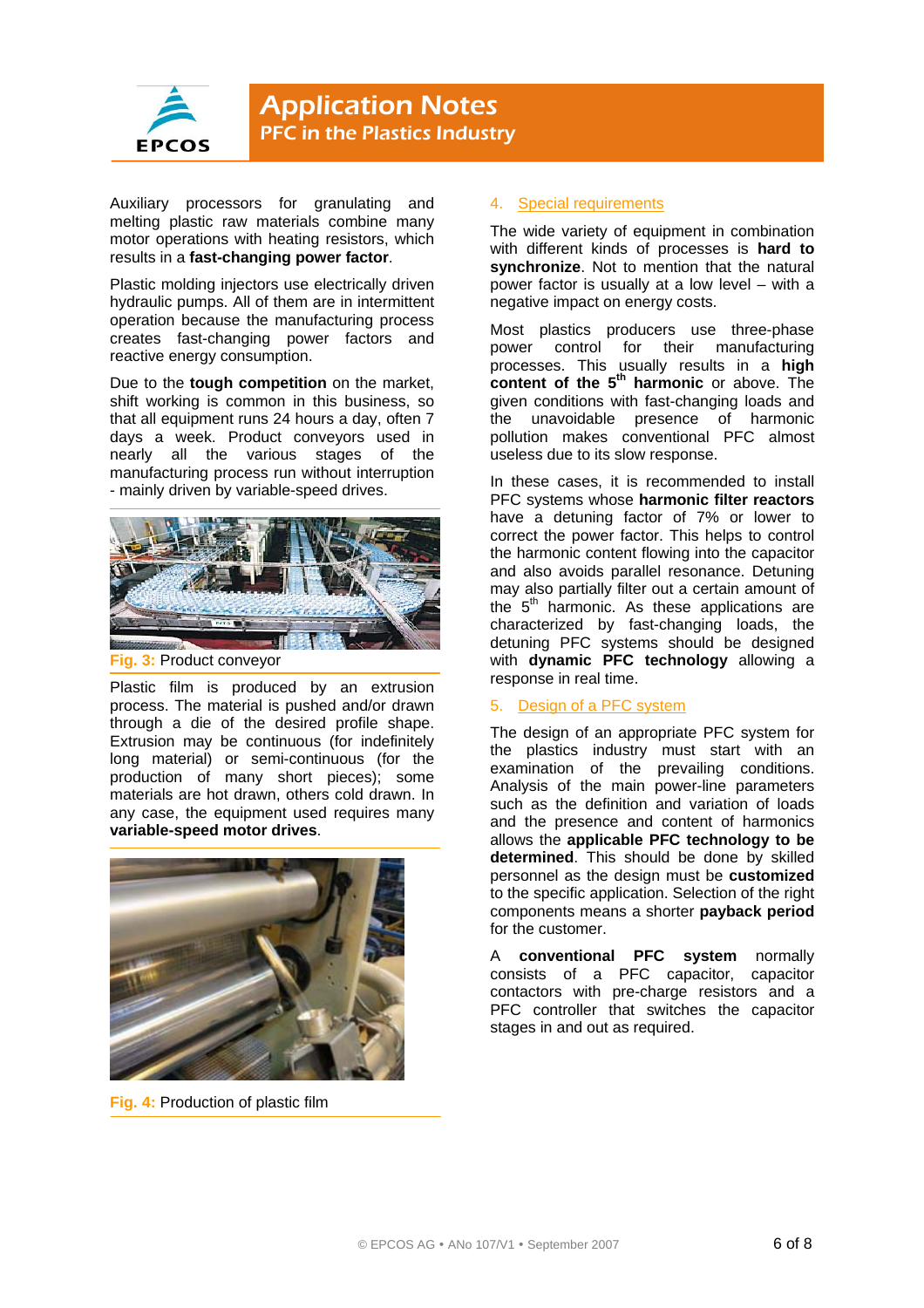



**Fig. 5:** Components for conventional PFC

A **detuned PFC system** basically comprises a PFC capacitor in series with a detuning reactor to modify the parallel resonant circuit (transformer/capacitor) that can be excited by harmonic currents generated by the load. This causes resonance, dangerous overvoltages and harmonic current overload of the capacitor bank and transformer. In a detuned PFC system, the reactor takes over the job of the pre-charge resistors – so contactors without these resistors should be selected.



**Fig. 6:** Components for a detuned PFC system

In a **dynamic PFC system,** the capacitor contactors are replaced by electronically controlled fast-switching thyristor modules combined with an appropriate dynamic PFC controller. **Ultra-short reaction times** allow capacitors to be switched on and off within milliseconds, thus delivering real-time behavior. **Additional detuning** of the system helps to improve the overall power quality by

reducing harmonic pollution, avoiding voltage sags and assuring protection against sudden breakdowns in the production process.



**Fig. 7:** Components for dynamic detuned PFC

Case studies from other industrial applications have revealed another positive effect. By improving the power factor with an appropriate PFC system, the **superfluous reactive power can be significantly decreased** to such an extent that it has a positive impact on energy costs.

As modern industries such as the plastics sector are given much of the blame for the negative features of **climate change**, it should be mentioned that PFC also helps to **protect the environment** by reducing energy consumption: natural resources are saved and **CO<sub>2</sub> emissions reduced** by making power more efficient.

#### 6. Conclusions

Conventional, detuned or dynamic PFC: the appropriate choice of PFC system is of major importance for success. Power Quality Solutions from EPCOS offer all key components for customized Power Factor Correction from a single source – along with our qualified and experienced partners all over the world, they will help you find the appropriate technology for your needs!